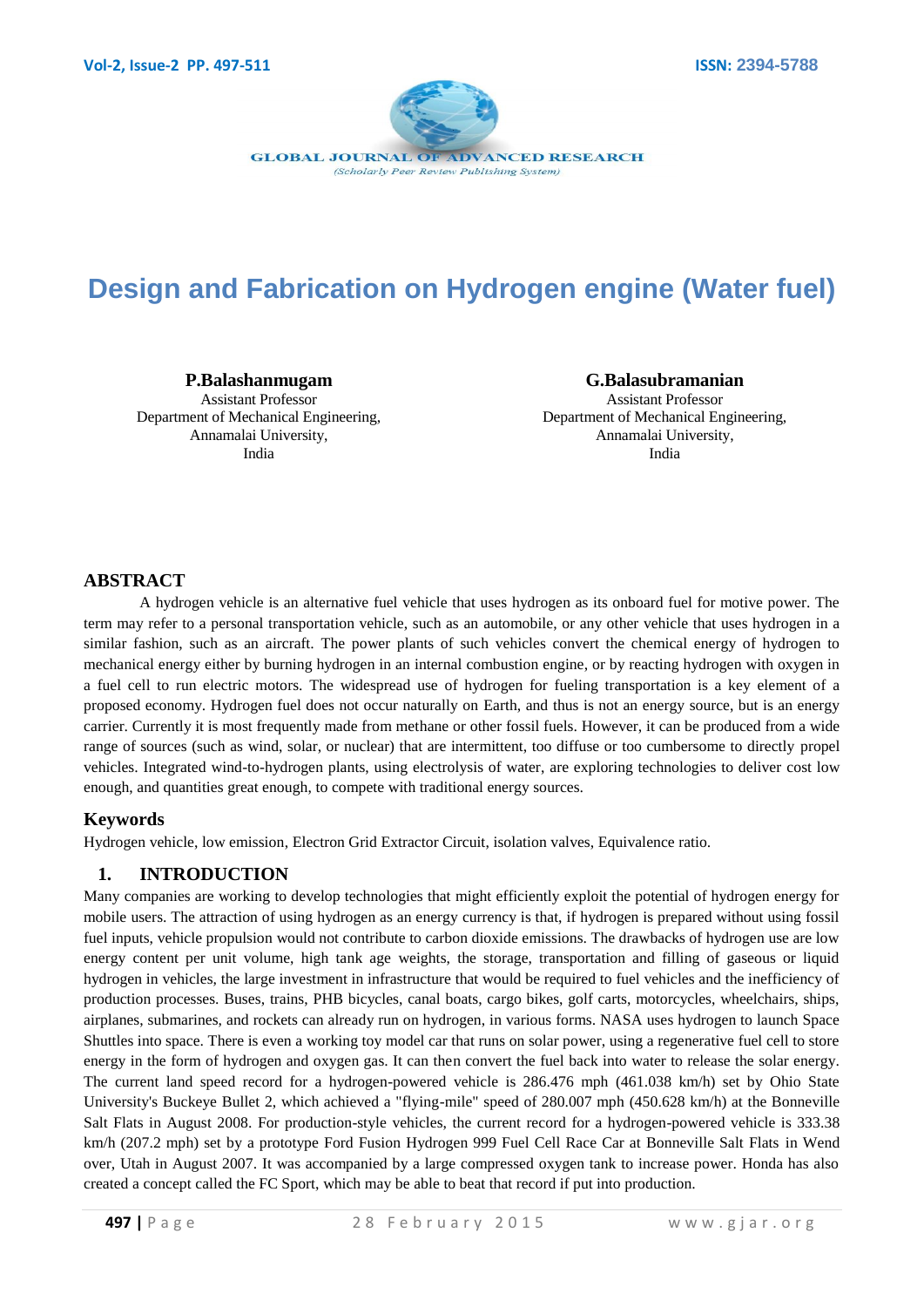

# **1.1 Hydrogen fuel**

In a flame of pure hydrogen gas, burning in air, the hydrogen  $(H_2)$  reacts with oxygen  $(O_2)$  to form water  $(H_2O)$  and heat. It does not produce other chemical by-products, except for a small amount of nitrogen oxides. Hence a key feature of hydrogen as a fuel is that it is relatively non-polluting (since water is not a pollutant). Pure hydrogen does not occur naturally; it takes energy to manufacture it. Once manufactured it is an energy carrier (i.e. a store for energy first generated by other means). The energy is eventually delivered as heat when the hydrogen is burned. The heat in a hydrogen flame is a radiant emission from the newly formed water molecules. The water molecules are in an excited state of initial formation and then transition to a ground state, the transition unleashing thermal radiation. When burning in air, the temperature is roughly 2000°C. Hydrogen fuel can provide motive power for cars, boats and aero planes, portable fuel cell applications or stationary fuel cell applications, which can power an electric motor.

The current leading technology for producing hydrogen in large quantities is steam reforming of methane gas (CH4). Other methods are discussed in the Hydrogen Production article. Primarily because hydrogen fuel can be environmentally friendly, there are advocates for its more widespread use. At present, however, there is not a sufficient technical and economic infrastructure to support widespread use. The proposed creation of such an infrastructure is referred to as the hydrogen economy.

At the gas pressure that hydrogen is typically stored, hydrogen requires four times more storage volume than the volume of gasoline that produces the equivalent energy, but the weight of this hydrogen is nearly one third that of the gasoline. With regard to safety from unwanted explosions, hydrogen fuel in automotive vehicles is at least as safe as gasoline. The advantages and disadvantages of hydrogen fuel compared to its competitors are discussed at hydrogen economy.

## **1.2 Hydrogen internal combustion engine vehicle**

A hydrogen internal combustion engine vehicle (HICEV) is a type of hydrogen vehicle using an internal combustion engine. Hydrogen internal combustion engine vehicles are different from hydrogen fuel cell vehicles (which use hydrogen + oxygen rather than hydrogen + air); the hydrogen internal combustion engine is simply a modified version of the traditional gasoline-powered internal combustion engine.

## **1.3 Low Emissions**

The combustion of hydrogen with oxygen produces water as its only product:

 $2H_2 + O_2 \rightarrow 2H_2O$ 

The combustion of hydrogen with air can also produce oxides of nitrogen, though at negligibly small amounts. Tuning a hydrogen engine to create the most amounts of emissions as possible results in emissions compared with consumer operated gasoline engines since 1976.

 $H_2 + O_2 + N_2 \rightarrow H_2O + N_2 + NOx$ 

## **1.4 Adaptation of Existing Engines**

The difference between a hydrogen ICE from a traditional gasoline engine could include hardened valves and valve seats, stronger connecting rods, non-platinum tipped spark plugs, higher voltage ignition coil, fuel injectors designed for a gas instead of a liquid, larger crankshaft damper, stronger head gasket material, modified (for supercharger) intake manifold, positive pressure supercharger, and a high temperature engine oil. All modifications would amount to about one point five times (1.5) the current cost of a gasoline engine. These hydrogen engines burn fuel in the same manner that gasoline engines do. The power output of a direct injected hydrogen engine vehicle is 20% more than in a gasoline engine vehicle and 42% more than a hydrogen engine vehicle using a carburetor. Hydrogen internal combustion engine cars are different from hydrogen fuel cell cars. The hydrogen internal combustion car is a slightly modified version of the traditional gasoline internal combustion engine car. These hydrogen engines burn fuel in the same manner that gasoline engines do.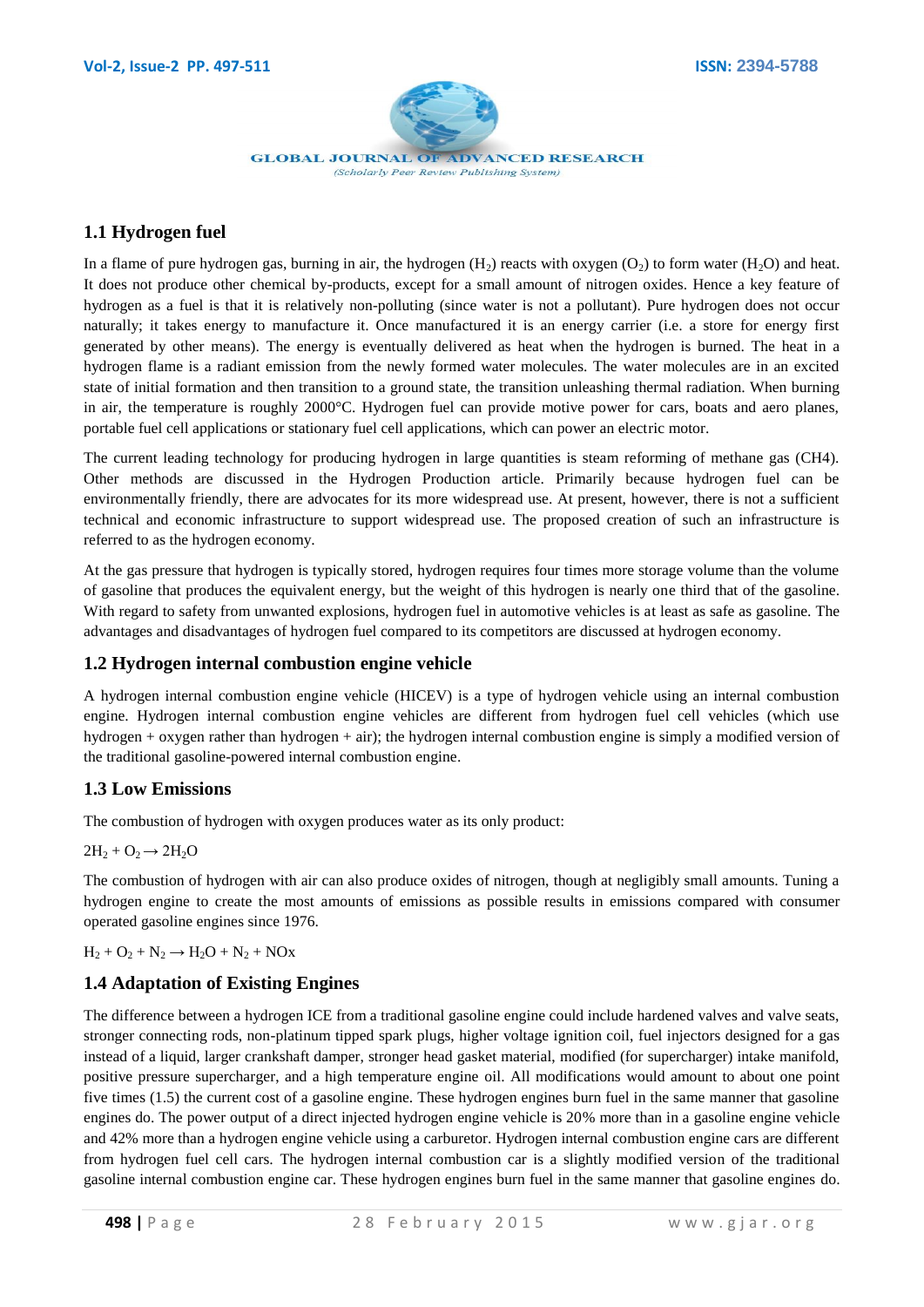

Mazda has developed Wankel engines burning hydrogen. The advantage of using ICE (internal combustion engine) like Wankel and piston engines is the cost of retooling for production is much lower. Existing-technology, ICE can still be applied for solving those problems where fuel cells are not a viable solution insofar, for example in cold-weather applications. ICE has been demonstrated based on converting diesel internal combustion engines with direct injection.

# **1.5 Hydrogen vehicle**

A hydrogen vehicle is an alternative fuel vehicle that uses hydrogen as its on-board fuel for motive power. The term may refer to a personal transportation vehicle, such as an automobile, or any other vehicle that uses hydrogen in a similar fashion, such as an aircraft. The power plants of such vehicles convert the chemical energy of hydrogen to mechanical energy either by burning hydrogen in an internal combustion engine, or by reacting hydrogen with oxygen in a fuel cell to run electric motors. The widespread use of hydrogen for fueling transportation is a key element of a proposed hydrogen economy.

Hydrogen fuel does not occur naturally on Earth, and thus is not an energy source, but is an energy carrier. Currently it is most frequently made from methane or other fossil fuels. However, it can be produced from a wide range of sources (such as wind, solar, or nuclear) that are intermittent, too diffuse or too cumbersome to directly propel vehicles. Integrated wind-to-hydrogen plants, using electrolysis of water, are exploring technologies to deliver cost low enough, and quantities great enough, to compete with traditional energy sources. Many companies are working to develop technologies that might efficiently exploit the potential of hydrogen energy for mobile users. The attraction of using hydrogen as an energy currency is that, if hydrogen is prepared without using fossil fuel inputs, vehicle propulsion would not contribute to carbon dioxide emissions.

# **2. HYDROGEN PROPERTIES**

## **2.1 Introduction**

 Although hydrogen is a component of gasoline, hydrogen alone has unique characteristics compared to gasoline. Understanding these properties will aid in engine design and the development of control algorithms to avoid pre-ignition. Pre-ignition is the ignition of the fresh charge after the intake valve closes and before the spark plug fires

# **2.2 Physical Properties of Hydrogen**

 Table 2.1 shows a comparison of hydrogen properties to gasoline properties. Ignition limits and ignition energy are important properties. The necessary conditions for the ignition of hydrogen and air are a critical mixture ratio, and an ignition source with sufficient energy. There is a lower and a higher ignition limit. Self-sustained flame propagation in the mixture is impossible beyond these limits. Besides the mixture composition, ignition limits depend on the ignition energy, initial pressure, initial temperature, and relative humidity. The ignitable concentration range is widened by a strong increase in ignition energy. This effect is minimal, especially in terms of self-sustained flame propagation. Initial pressure in the mixture before ignition also affects the range of flammability. The upper ignition limit is disconcerted by an increase in the initial pressure.

| Property                                | Hydrogen | Gasoline    |
|-----------------------------------------|----------|-------------|
| Specific Gravity at STP relative to air | 0.07     | $-4.0$      |
| Normal Boiling Point (K)                | 20.3     | 310-478     |
| Critical Pressure (atm)                 | 12.8     | $24.5 - 27$ |
| Density of Liquid at STP (kg/L)         | 0.0708   | $-0.70$     |
| Density of Gas at STP $(kg/m3)$         | 0.838    | $-4.40$     |

|  |  |  | Table 2.1 Physical Properties of Hydrogen and Gasoline |  |  |
|--|--|--|--------------------------------------------------------|--|--|
|--|--|--|--------------------------------------------------------|--|--|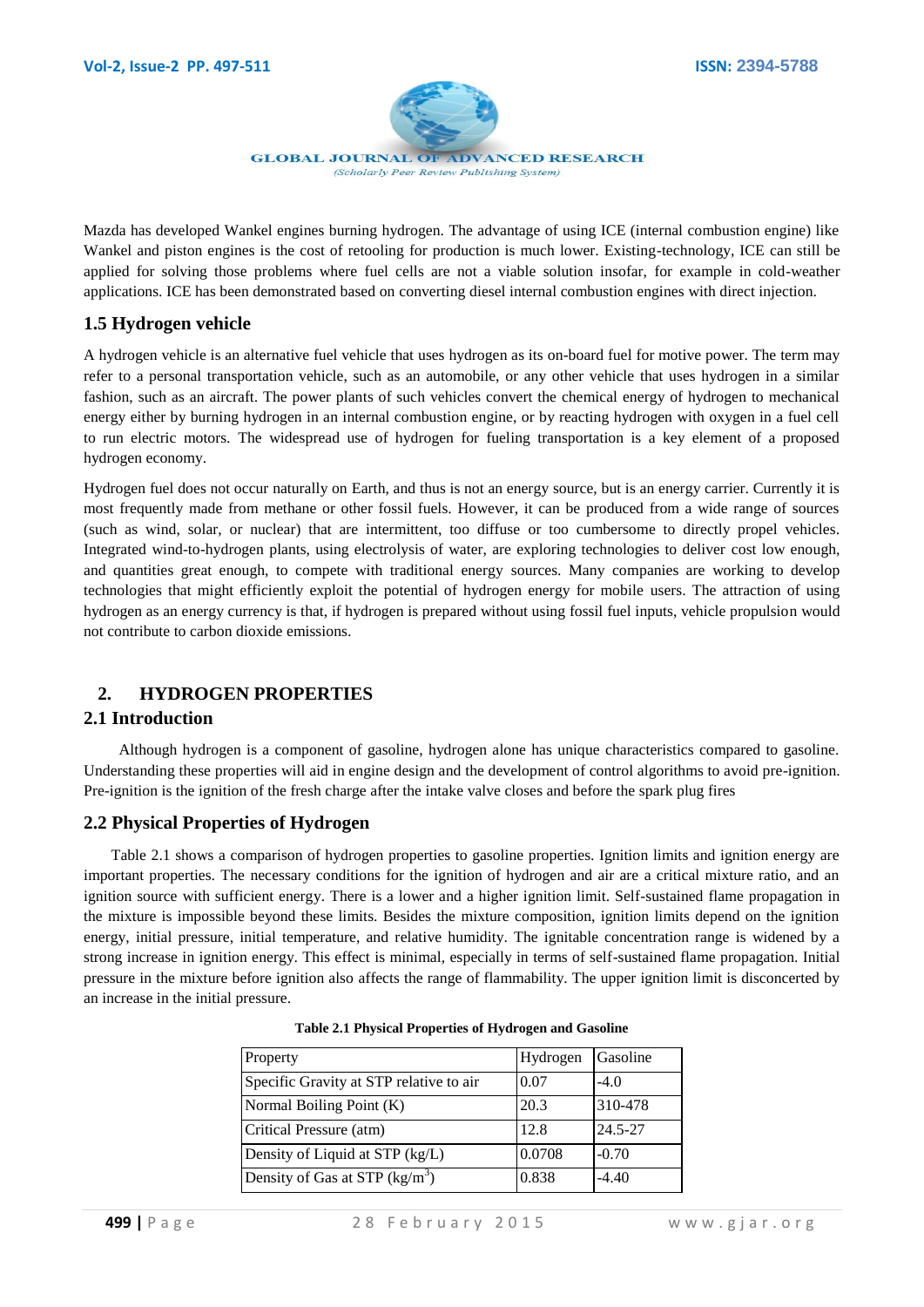

#### **GLOBAL JOURNAL OF ADVANCED RESEARCH** (Scholarly Peer Review Publishing System)

| Density Ratio, STP                                      | 845      | $-150$      |
|---------------------------------------------------------|----------|-------------|
| <b>Octane Rating</b>                                    | $130+$   | 86-110      |
| Thermal Diffusivity in STP air $\text{(cm}^2\text{/s)}$ | 0.61     | $-0.05$     |
| Diffusion Velocity in STP air (cm/s)                    | $-2$     | $-0.34$     |
| Quenching Gap in STP air (mm)                           | 0.64     | 2           |
| Limits of Flammability in air Vol. (%)                  | $4 - 75$ | $1 - 7.6$   |
| Limits of Detonation in air Vol. (%)                    | 18.3-59  | $1.1 - 3.3$ |
| Minimum Energy for Ignition in air (mJ)                 | 0.02     | 0.24        |
| Auto ignition Temperature (K)                           | 858      | 501-744     |
| Maximum Burning Velocity in STP air                     | 278      | $37-43$     |
| Flame Temperature in air (K)                            | 2318     | 2470        |

The flame temperatures of hydrogen and gasoline differ very little in stoichiometries mixtures with air, see Table 2.2. Flame temperatures for a hydrogen-air mixture have a high dependence on the initial temperature of the unburned mixture. If back flashing or pre-ignition occur then the initial temperature for the following hydrogen-air mixture will be increased and increase flame temperatures. If the flame temperatures are increased then there will be a greater chance of back flashing and/or pre ignition to keep occurring. Based on current information, traffic accidents with liquid hydrogen fuel involve notably lower risks for drivers, passengers, and pedestrians due to hydrogen's very short evaporation and burning times in comparison to conventional fuels such as gasoline and diesel fuel, when released in equivalent amounts, because of the extremely fast distribution and dilution of evaporating hydrogen in the open. Complete and total proof of this has yet to be demonstrated.

| Table 2.2 Comparison of properties of hydrogen and gasoline |          |             |
|-------------------------------------------------------------|----------|-------------|
| Property                                                    | Hydrogen | Gasoline    |
| Lean equivalence ratio                                      | 0.1      | 0L6         |
| Max. flame speed $(m/s)$                                    | 2.91     | 0.38        |
| Quenching distance, mm (stoich)                             | 0.64     | 2.84        |
| Flame temp, at stoich $K(1 \text{ atm})$                    | 2380     | 2300        |
| Flame temp, at stoich $K(100)$<br>atm)                      | 2490     | 2405        |
| Min. ignition energy $(J)$                                  | 0.00002  | 0.00055     |
| Energy content ( $MJ$ kg <sup>"1</sup> )                    | 24.5     | $9.2$ (gas) |

#### **2.3 Hydrogen production**

 Current technologies for manufacturing hydrogen use energy in various forms, totaling between 25 and 50 percent of the higher heating value of the hydrogen fuel, used to produce, compress or liquefy, and transmit the hydrogen by pipeline or truck.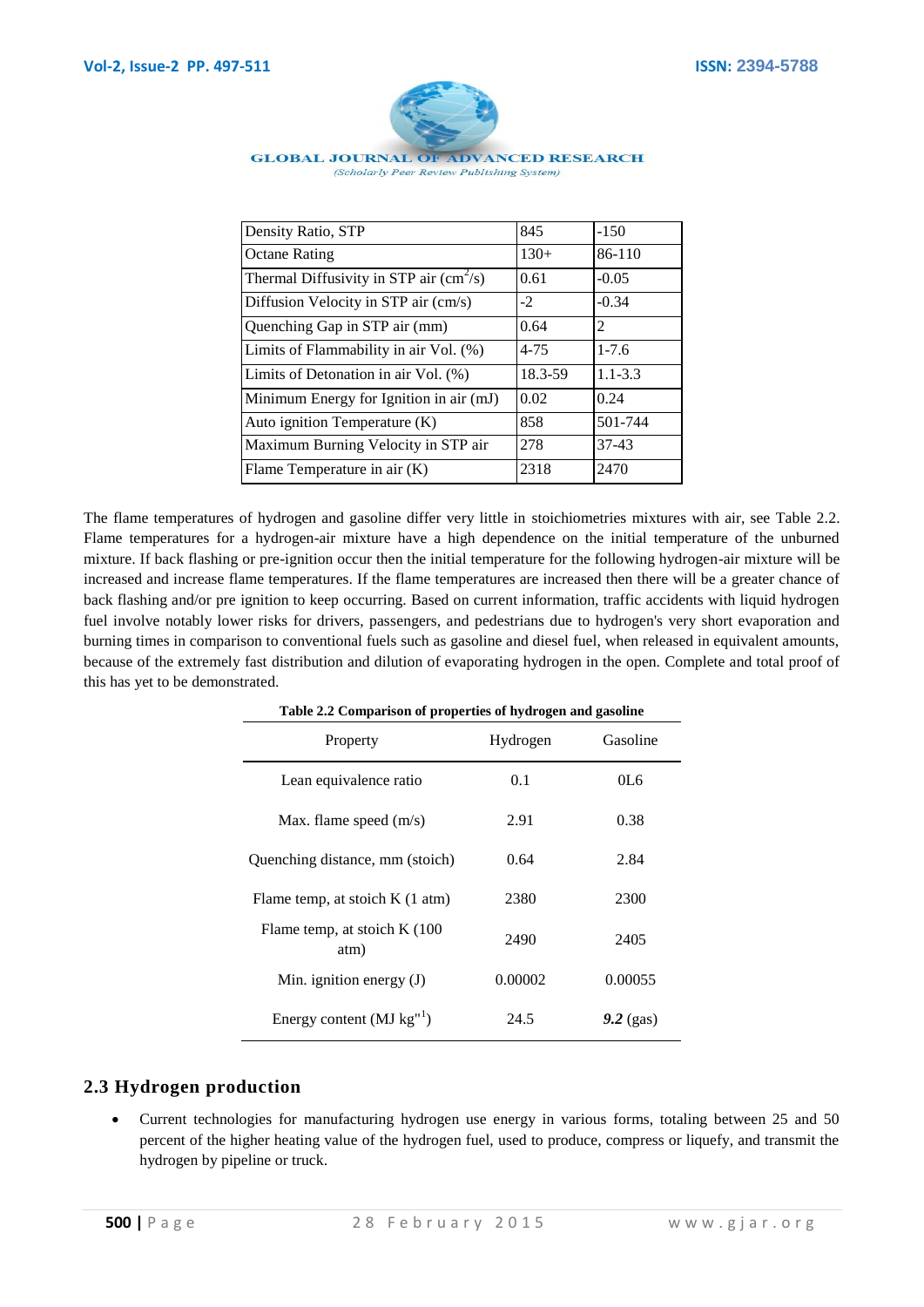

- Environmental consequences of the production of hydrogen from fossil energy resources include the emission of greenhouse gases, a consequence that would also result from the on-board reforming of methanol into hydrogen.
- Studies comparing the environmental consequences of hydrogen production and use in fuel-cell vehicles to the refining of petroleum and combustion in conventional automobile engines find a net reduction of ozone and greenhouse gases in favour of hydrogen.

## **2.4 Hydrogen Distribution**

- The hydrogen infrastructure consists mainly of industrial hydrogen pipeline transport and hydrogen-equipped filling stations like those found on a hydrogen highway. Hydrogen stations which are not situated near a hydrogen pipeline get supply via hydrogen tanks, compressed hydrogen trailers, liquid hydrogen trucks, or dedicated onsite production.
- Hydrogen use would require the alteration of industry and transport on a scale never seen before in history. The distribution of hydrogen fuel for vehicles would require new hydrogen stations costing billions of currency in each country.

# **3. HYDROGEN FRACTURING**

Meyer discovered that it was also possible to spilt molecules of gases using the same method he illustrated when separating water molecules, which would produce a huge amount of energy in the form of heat and explosions. This way it was calculated that the power from a single gallon of water would be the equivalent of something between 44,000 to 108,000 barrels of oil! It's also an environment-safe process as the nucleus of the atom is always intact. The aim of hydrogen fracturing technology (HFP) is the development of a system which uses the energy from atoms to make a system which can be later on made on a mass production scale. Meyer was working on integrating an Electrical Polarization Generator (EPG) – a gas-based fuel cell that generates energy without the involvement of any chemical reactions – into the HFP. The important aspect of this output voltage is it be used economically and efficiently to separate the water molecules in a very controlled manner. This is considered as a new innovation, as it consumes very low amounts of power to generate oxygen and hydrogen ions which can be used to trigger the HFP, allowing the atoms to release their energy. A new system called Electron Grid Extractor Circuit (EGEC) has been developed to enhance the use of what's called a Hydrogen Gas Gun (HGG), which can as well work as a trigger for the HPF. The development of what's known as a Voltage Intensifier Circuit (VIC), which can generate the voltage phenomena mentioned earlier while consuming very little energy in the process, and its integration with the EGEC can use even less energy to achieve the same results. Meyer also worked on the introduction of the EPG system as a part of his WFC and enhancing its performance in a way that would allow them to integrate into a single unit that can be mass produced keeping in mind the importance of the economic approval of the system to help reduce the production cost. Figure 3.1shows the schematic diagram of Hydrogen Gas Gun

It was discovered that to maximize the performance of the EPG, different types of magnetized gases were developed and tester as Meyer developed a new technology to optimize the EPG by enhancing the electromagnetic deflection of these magnetized gases. Thus making his system would be more economic and efficient. While the HFP us used to destabilize the electric balance of the gas atoms, making them reach the critical point for energy utilization. The HFP consist of an electronic control system which can trigger the system and control its efficiency and establishes the interfacing possibility. This system compiles with patent requirements both in and outside the US, and would be mass produced in the form of a small, simple and easily-used electronic component. Another system called the Hydrogen Gas Injector Fuel Cell (HGIFC) consists of a vertical array of resonance cavities in its lower section, which would split the water molecules into hydrogen and oxygen ions using a high volt pulse train causing the resonance action. This ionized mixture then enter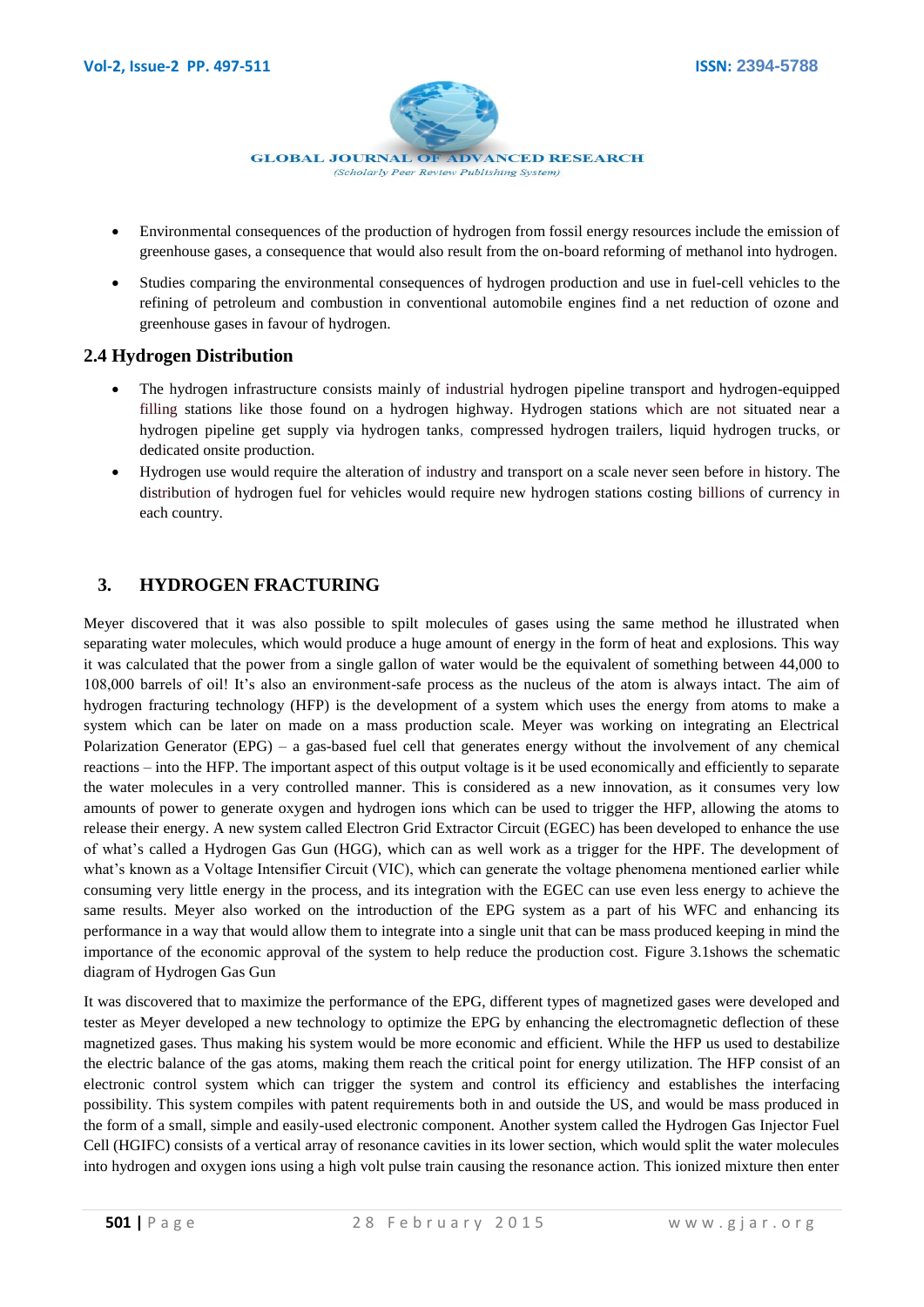

the HGG, mounted on top of the resonance cavities, and on to the HFP.The thrust nozzle on top of the system is an optical thermal lens connected to the control system of the HPF itself. The final form of this product would be small and light weight allowing mass production at a low. Figure 3.2shows the schematic diagram of water fuel cell.



**Fig 3.1: Hydrogen Gas Gun**



**Figure 3.2 Water fuel cell**

## **4. WORKING PRINCIPLE**

The hydrogen gas is produced by mixing the KOH and water with the help of cathode and anode terminals. This is called Fuel cell arrangement. A fuel cell is an [electrochemical cell](http://en.wikipedia.org/wiki/Electrochemical_cell) that converts a source fuel into an electrical current. It generates electricity inside a cell through reactions between a fuel and an oxidant, triggered in the presence of an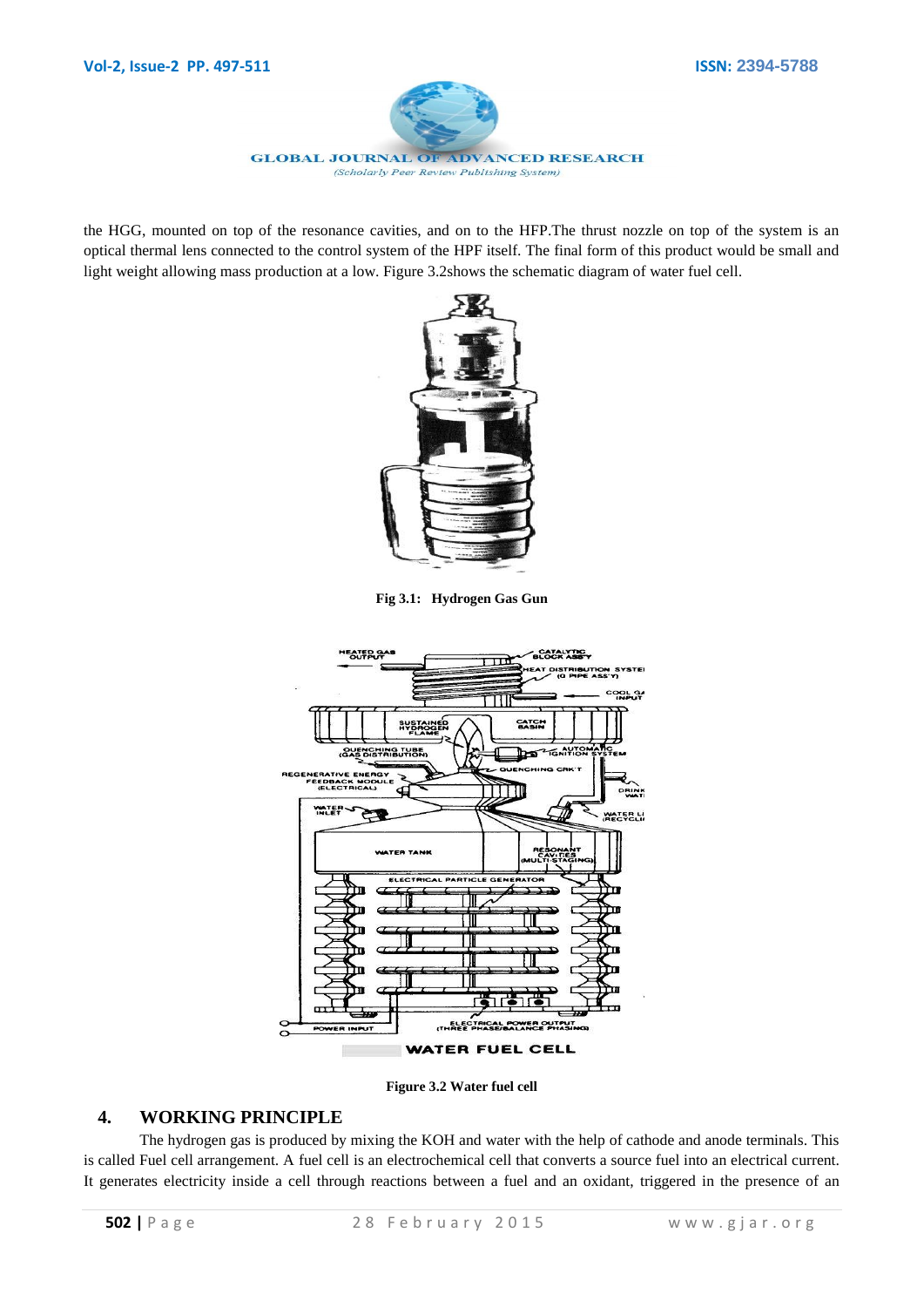

electrolyte. The reactants flow into the cell, and the reaction products flow out of it, while the electrolyte remains within it. Fuel cells can operate continuously as long as the necessary reactant and oxidant flows are maintained. Fuel cells are different from conventional electrochemical cell [batteries](http://en.wikipedia.org/wiki/Battery_(electricity)) in that they consume reactant from an external source, which must be replenished – a [thermodynamically open system.](http://en.wikipedia.org/wiki/Thermodynamic_system) By contrast, batteries store electrical energy chemically and hence represent a thermodynamically closed system. Figure 4.1 shows the working principle of the hydrogen car.



**Fig 4.1: Working principles of hydrogen car**

## **4.1 Engine theory and hydrogen engine design**

After becoming familiar with the physical characteristics of hydrogen, the engine criteria can be focused on. The initial goal was to design and develop a working hydrogen fueled internal combustion engine without extraordinary modifications. This chapter will discuss basic engine theory with a description and specifications of the engine used in this research. Before an engine is selected, designed, and built some engine theory is important to know. Most engines used in automobiles are known as four stroke engines. The four-stroke cycle means that each cylinder requires four strokes of its piston, or two crankshaft revolutions. Descriptions of the four strokes are as follows.

- Intake Stroke On the intake stroke the piston moves from the top to the bottom of the cylinder. The intake valve is open creating a constant pressure increase in volume. The air/fuel mixture is pulled into the combustion chamber.
- Compression Stroke During the compression stroke, both intake and exhaust valves are closed and the piston is driven up the cylinder. As the piston moves upward the air/fuel mixture is compressed and the pressure in the cylinder increases. Toward the end of the stroke the sparks plug fires giving enough energy to ignite the air/fuel mixture.
- Expansion Stroke, or Power Stroke As a result of the air/fuel mixture ignited the piston is pushed downward by the flame front causing the crankshaft to rotate. An increase in volume is experienced.
- Exhaust Stroke On the piston's way back up the cylinder, the exhaust valve is open while the intake valve is closed. The burnt gases are pushed out of the cylinder and the process is ready to begin again. Figure 4.3shows the Schematic view of Hydrogen engine (Two wheeler).

## **4.2. Advantages and disadvantages**

 Hydrogen cars are beneficial for the environment in a number of ways. For example, they do not emit greenhouse gases that are harmful to the welfare of the ecosystem.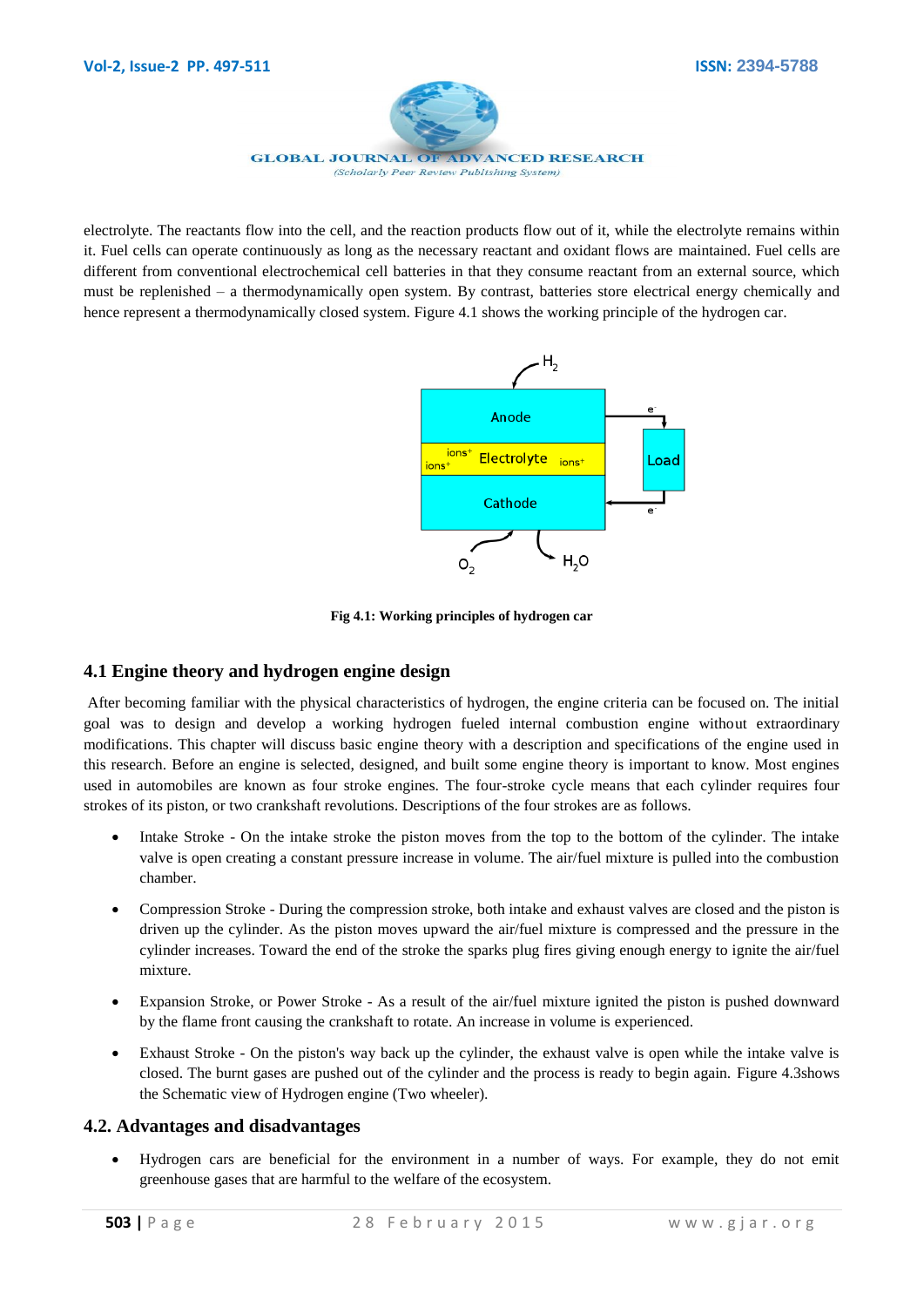

• These cars are much more fuel efficient than gasoline vehicles, and let out less pollution overall. However, there are many drawbacks to using hydrogen-powered vehicles, though scientists are working to eliminate these downsides.

## **4.3 Going green**

 The main objective of using hydrogen cars is to save the environment from the negative impacts of burning fossil fuels. According to greenliving.com, hydrogen fuel is better because it does not release carbon dioxide into the air. Hydrogen cars also give more mileage as compared to gasoline-powered vehicles; for example, a car using hydrogen fuel can go up to twice the mileage as a gasoline car with the same amount of fuel.

## **4.4 Engine durability**

 Another advantage of hydrogen cars is the engine's strength and durability. Many other types of engines cannot work properly in high temperatures, and tend to overheat. Hydrogen engines, however, can work in extremely high temperatures, plus the engines do not corrode as easily as their gasoline counterparts.

## **4.5. Cost**

 There is a disadvantage around the cost of hydrogen fuel: the initial expenditure convert the infrastructure from gasoline to hydrogen is huge. It would cost billions of dollars to replace all of the current gas stations with hydrogen fueling stations.

# **4.6. Hydrogen availability**

 Another disadvantage of hydrogen fuel cars is the difficulty of obtaining liquid hydrogen to use as a fuel. Hydrogen is not readily gotten from air, so it must be obtained from water molecules. There are several ways for hydrogen to be extracted from water, but none are efficient and all are very expensive.

# **4.7. Key factors in the design of an efficient hydrogen IC engine**

To achieve the most output for the minimum input of fuel in an IC engine the critical issues are;-

- High level of fuel trapping
- Fast and complete combustion
- Minimal effect from combustion quenching
- Minimal parasitic losses from friction and pumping

Beyond these fundamental requirements there is the potential to optimize the efficiency of an H2ICE with a hydrogen/electric hybrid system. However this will only provide sufficient advantage in a stop start city environment and so for reasons of vehicle usage patterns and additional cost there will remain a large sector of the market which prefers a simple and efficient hydrogen IC engine.

**Thermal control-** Complete thermal control of the combustion environment is fundamental to the efficient operation of the engine. Control of head and piston surface temperature is essential as well as the surfaces that the induction air or air/fuel charge comes in contact with as it enters the working chamber of the engine.

**High level of fuel trapping-** A high level of fuel trapping will be required to ensure that the efficiency and range of the vehicle is optimized. It will be necessary to utilize a direct to chamber fuel delivery system. It is accepted that DI is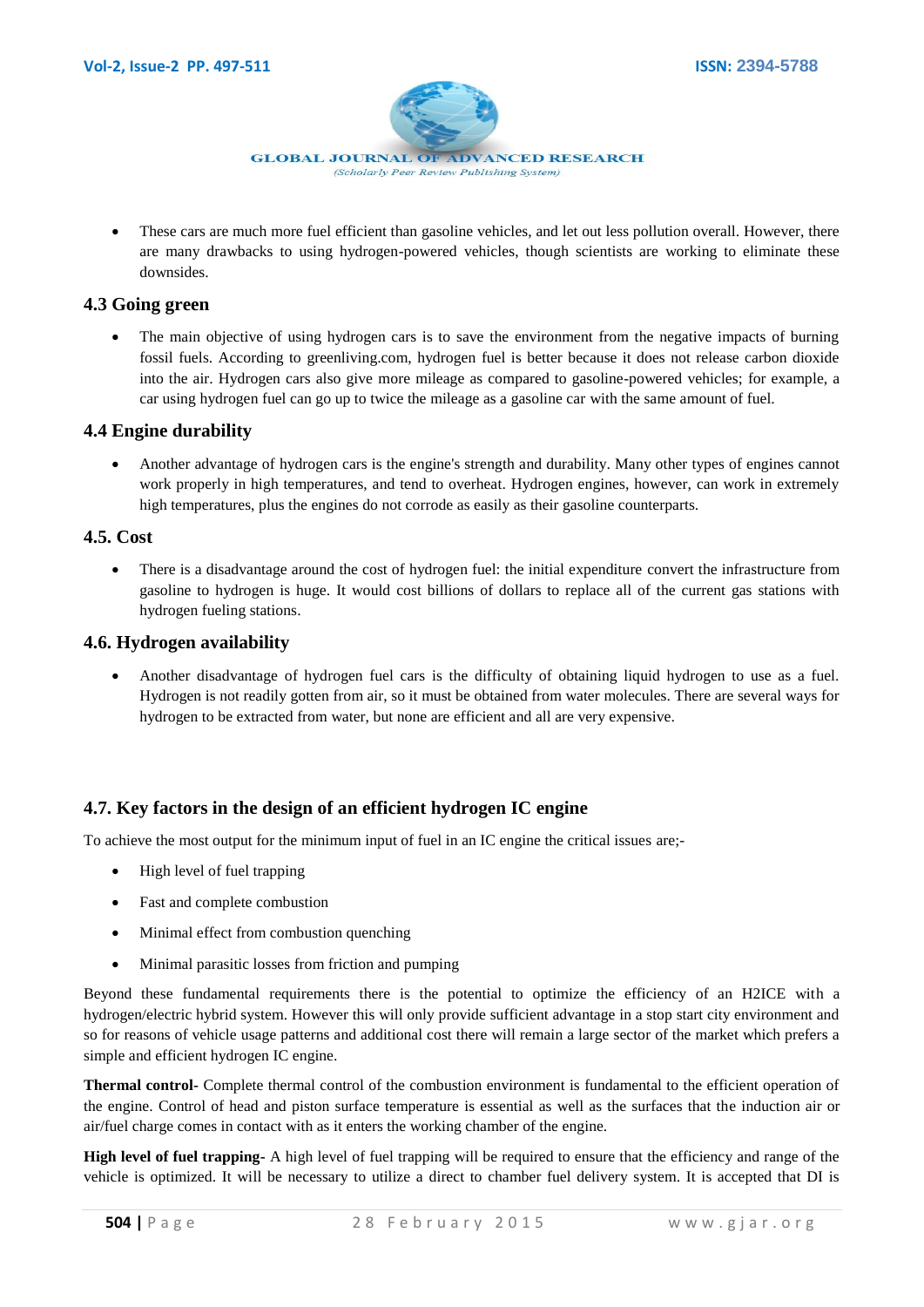

required for a two-stroke engine to achieve optimum fuel efficiency and in a hydrogen engine it will be needed for this reason as well as to obtain good volumetric efficiency for high performance.

**Low friction and pumping losses-** Up to 40% of the cranking energy in a current automotive is spent turning the engine over against friction and pumping losses. The opportunity to make gains in this area with a new hydrogen IC engine design cannot be ignored. The elimination of a valve drive train and sliding piston friction accounts for a significant reduction in engine friction. The wide range of fuel-air equivalency ratio at which hydrogen can be ignited presents the potential to control engine output with a minimum of engine throttling thereby reducing pumping losses.

**Long service life and low manufacturing cost-** There is always a durability/cost ratio trade off in the manufacture of engine components. An engine with few components is more cost effective to develop and manufacture to meet a set standard of reliability and durability. Modular assembly minimizes product development time and manufacturing cost. It is also desirable to avoid the added cost and weight of power boosting mechanisms such as superchargers and intercoolers.

**Minimum size and weight-** A compact and lightweight engine is needed to reduce total vehicle mass and extend vehicle range or to allow more room for passengers and cargo along with perhaps multi- tank hydrogen storage.

#### **4.8. Hydrogen storage**

Hydrogen storage is another problem. It takes enormous amounts of space to store liquid hydrogen. Research is in process on how to more effectively store hydrogen in vehicles, but the solution is yet to be found. According to greenliving.com, several companies have invested billions of dollars in the development of efficient hydrogen fuel cells which will carry more hydrogen fuel in a vehicle. Figure 4.2 shows the Schematic view of hydrogen engine.

#### **4.9 Applications**

- Two wheeler Application
- Four wheeler Applications



**Fig 4.2: Schematic view of hydrogen engine**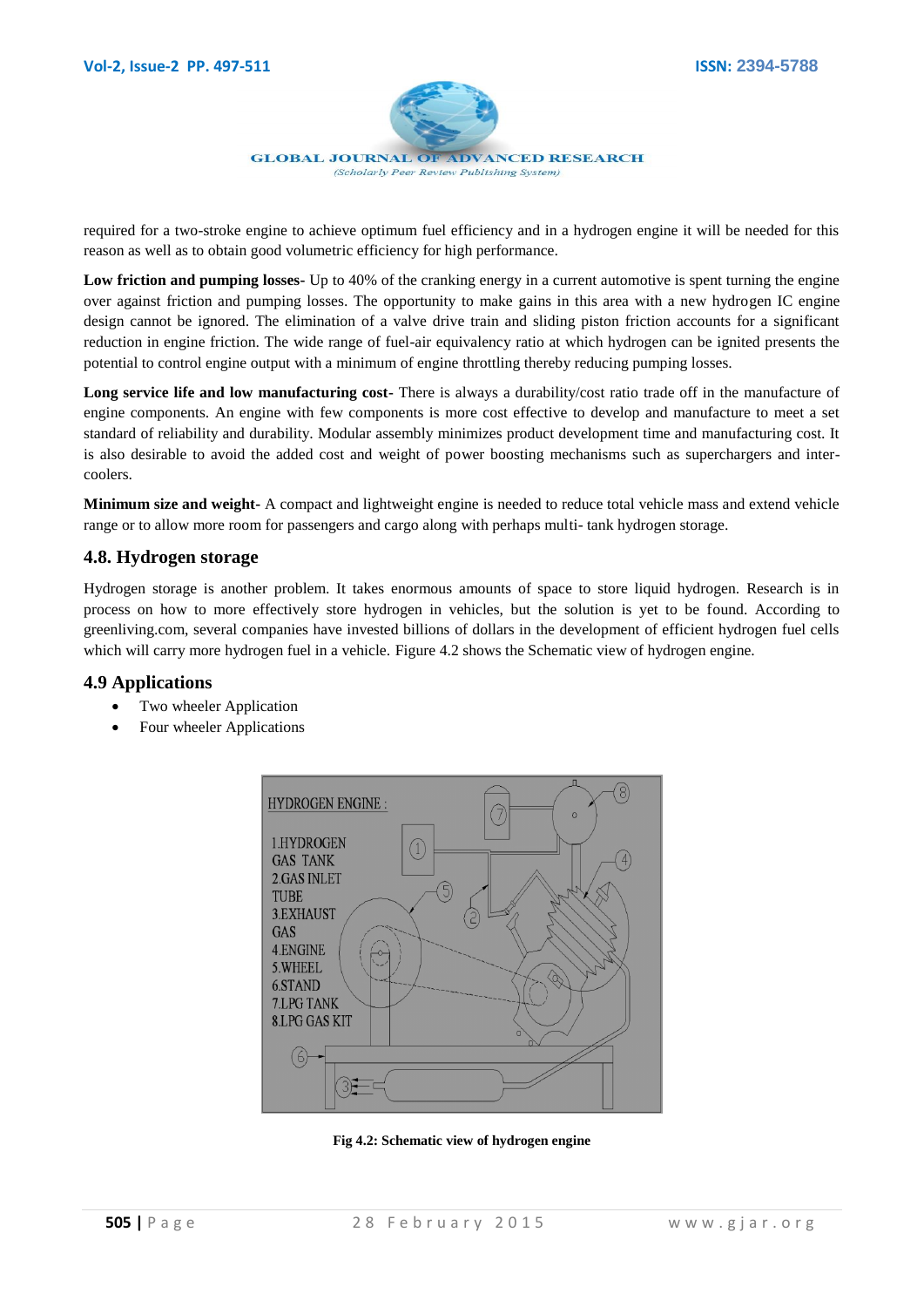

**GLOBAL JOURNAL OF ADVANCED RESEARCH** (Scholarly Peer Review Publishing System)



**Fig 4.3: Schematic view of Hydrogen engine (Two wheeler)**

Figure 4.3 shows the schematic view of hydrogen engine. It mainly consists of the following

- 1. Four stroke engine-100 cc, 6000 RPM, 7BHP
- 2. Sprocket with chain- Pitch 3/8, Ratio 3:1
- 3. Wheel Diameter -300 mm, Width 100 mm
- 4. Electronic unit- Anode, Cathode
- 5. Hydrogen tank- Capacity 2.5 litres
- 6. L.P.G Tank -Capacity 2 litre
- 7. Gas cutter
- 8. Operating voltage-240
- 9. Hose

#### **4.10. Components of the Supply Systems**

#### *4.10.1 Pressure-Relief Devices*

In any pressurized system, each component of the system must have a pressure rating that equals or exceeds the maximum allowable working pressure (MAWP). The MAWP is the maximum pressure at which a system is safe to operate. This is the maximum setting for the primary pressure relief device.

#### *4.10.2 Valves*

To allow for maintenance activities and emergency response, *isolation valves* are required. An isolation valve shall be installed at an accessible location in a hydrogen pipeline so that hydrogen flow can be shut off when necessary.

#### *4.10.3 Regulators*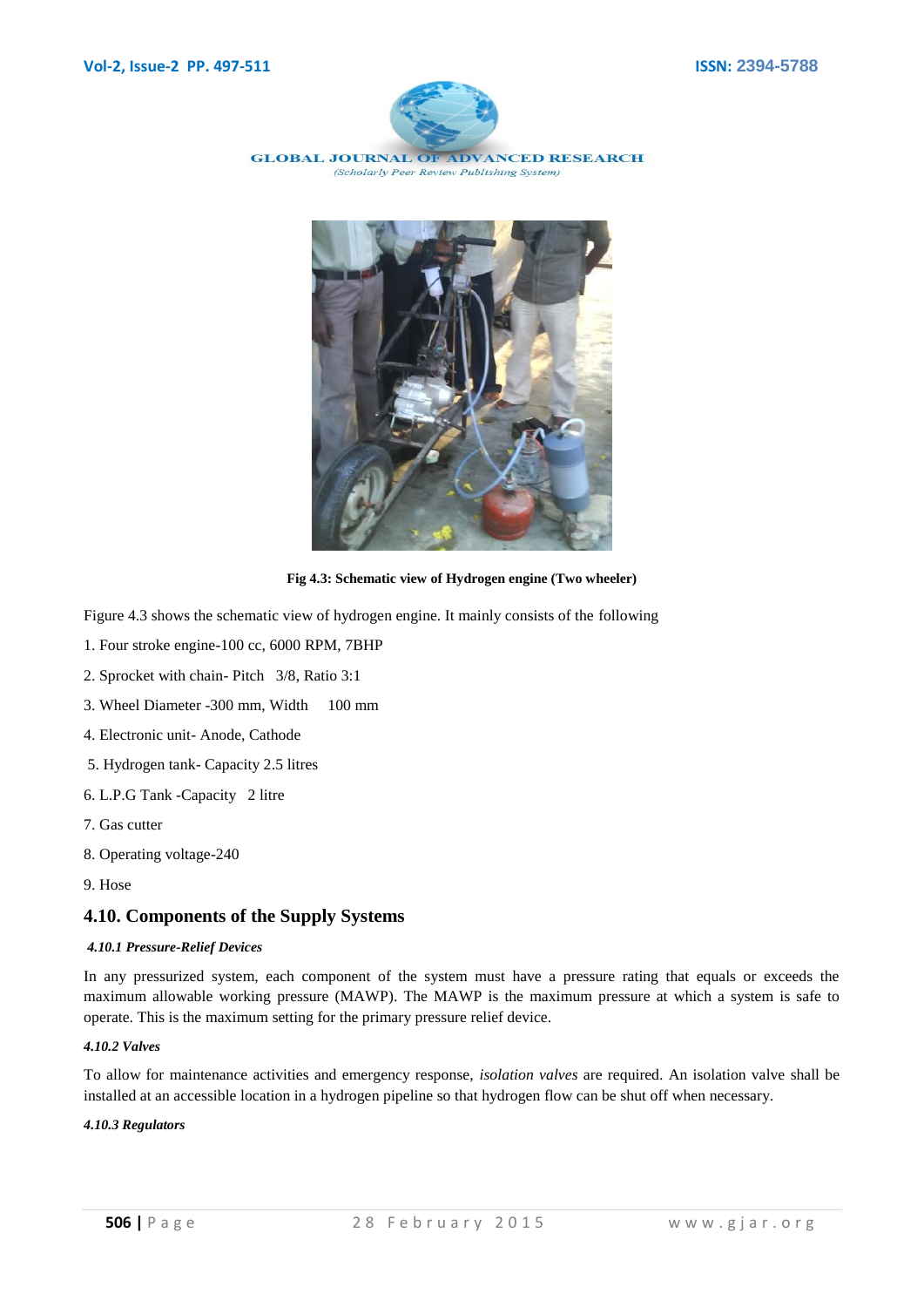

Shutoff valves that come with gas cylinders cannot be used to control the discharge rate of the gas in use. Additional equipment that is required for hydrogen gas delivery systems includes *regulators* with *pressure gauges.* As with valves and piping materials, these instruments must be intended for use with hydrogen gas.

# **4.11. Electrical Equipment**

Because of the extremely low energy required to ignite flammable mixtures of hydrogen gas, you must exercise caution when using hydrogen around electrical equipment. All flexible hoses and piping systems must be electrically grounded. The National Fire Protection Association has established standards for the specifications of electrical equipment intended to be used around hydrogen gas.

## **4.12. Hydrogen Gas Cylinders**

The following are some safe-handling guidelines that have been established by the Compressed Gas Association for using hydrogen gas cylinders. By following these guidelines you can help assure the safety of your hydrogen gas operations.

#### *4.12.1 Moving Hydrogen Gas Cylinders*

When moving cylinders, the following general precautions should be observed:

Replace cylinder valve cap before moving a cylinder from its secured, in-use position. Move cylinders on cylinder carts or with other approved cylinder-transporting devices. Never roll or drop cylinders. Severe foot injury or damage to the cylinder could result.

#### *4.12.2 Storing Hydrogen Gas Cylinders*

The following points are important to follow for storing hydrogen gas cylinders that are awaiting removal or are anticipated for use.

Hydrogen gas cylinders should be stored outside and away from doors, windows, and building air intakes. Indoor storage of hydrogen requires specially designed facilities. Consult the Industrial Hygiene and Safety Group (ESH-5) and the Facility Risk Management Group (ESH-3) before setting up indoor storage locations for hydrogen cylinders not in use.

#### *4.12.3 Ventilation and Alarms*

Because of its small molecular size, hydrogen can leak from apertures through which other gases cannot pass. Ventilation with large quantities of air is vital to dilute small leaks of hydrogen to below the lower flammable limit of 4% in air. Whenever possible, hydrogen should be stored and used outside, with natural ventilation, or under a shed with a nonpeaked roof and no walls. Indoor locations must have ventilation adequate to handle the largest anticipated hydrogen leak or spill. Exhaust fans must be explosion-proof.

#### **4.13. Emergency Procedures**

Exposure to cryogenic materials may result in serious injury to body tissues similar to heat burns. If a worker comes in contact with liquid or cold gaseous hydrogen, he/she should be transported to the Occupational Medicine Group (ESH-2) or the Los Alamos Medical Center for treatment. If transportation for medical treatment is not available, the affected area can be thawed with tepid water; however, the area should not be rubbed.

#### **If a Leak Is Detected**

When a hydrogen leak is discovered or when an alarm sounds, take the following steps:

- 1. Evacuate the immediate area of all nonessential personnel.
- 2. Shut off the hydrogen source immediately and vent all hydrogen to a safe outside location.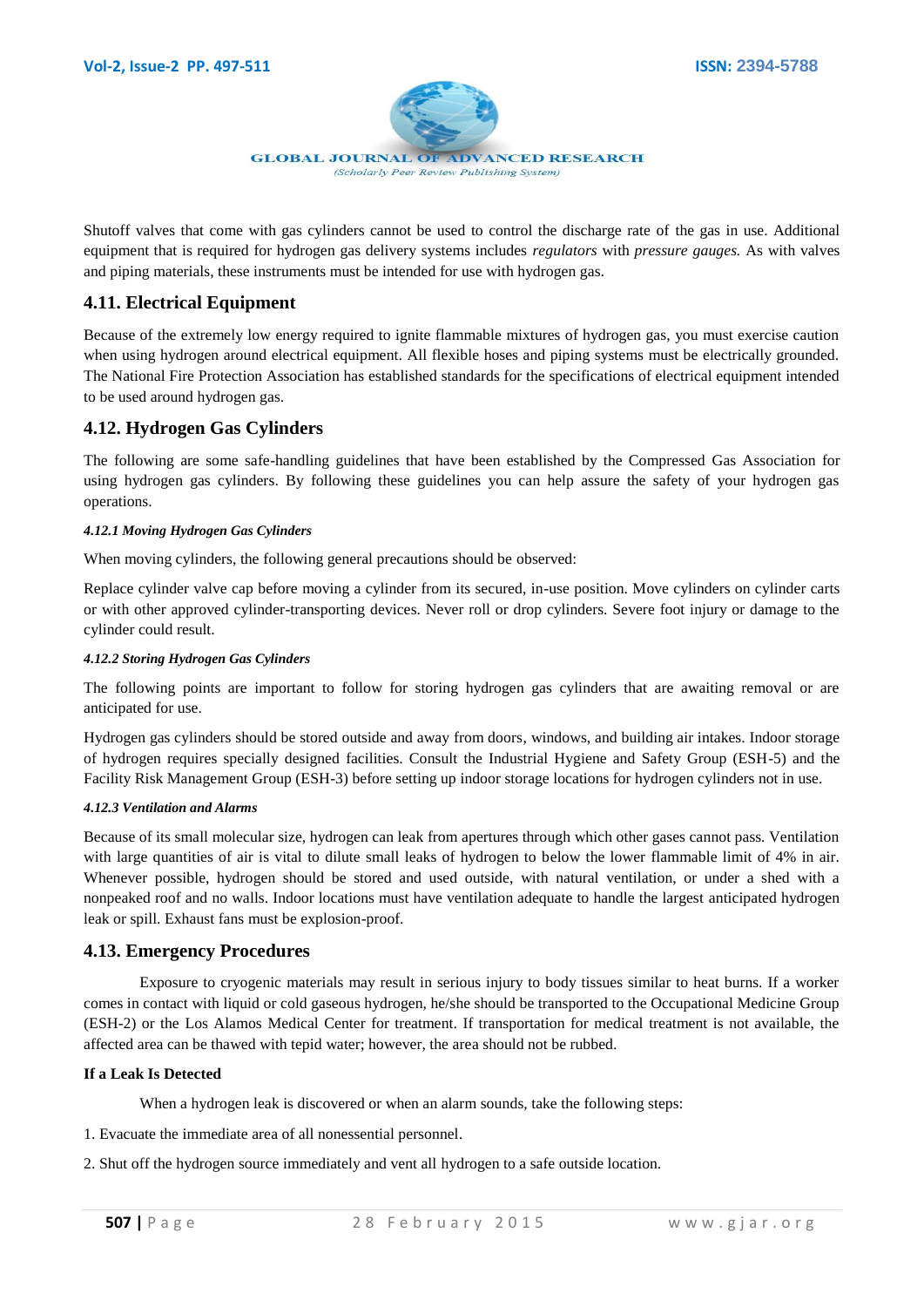

3. Increase indoor ventilation with emergency explosion-proof exhaust fans, if possible.

4. Initiate the emergency plan and make the required emergency contacts. Call 911 and 667-6211 [Emergency Management and Response (EM&R)].

#### **In Case of Fire**

To detect a small, local hydrogen fire (the flame is nearly invisible), use a piece of tissue paper on a stick; the paper will readily ignite when it contacts a flame. If fire is present, perform the following:

Shut off the hydrogen source. Let the fire burn itself out. (If the flame is snuffed out, it may reignite and cause greater damage.)If you have received hands-on training in the proper operation of a water fire extinguisher then you may use water spray to thermally protect people and equipment if the fire is hot enough to warrant it. However, a venting hydrogen flame cannot normally be extinguished with water. Figure 4.4: shows the schematic views of Hydrogen tank, gas cylinder and battery (Two wheeler).



**Fig 4.4: schematic views of Hydrogen tank, gas cylinder and battery (Two wheeler)**

#### **4.14 Handling compressed gas cylinder leaks and emergencies**

Despite strict adherence to laboratory safety practices, accidents involving gases may occur in the laboratory. The amount of damage sustained by personnel and property from these accidents will be directly related to the quality of the laboratory's emergency plan and procedures. Users of compressed gas cylinders must be familiar with necessary safety precautions. Standard Operating Procedures (SOPs) for experiments using compressed gases shall include a discussion of possible accident scenarios, appropriate employee responses and should take into account the following factors:

- The nature of the operation (e.g., experimental design, equipment used and type of injury that might be inflicted).
- The potential location of a release or spill (e.g., outdoors versus indoors, in a laboratory, corridor or storage area, on a table, in a hood or on the floor).
- The quantities of material that might be released and the type of containment (i.e., compressed gas tank size, manifold systems, etc.).
- The chemical and physical properties of the compressed gas (e.g., its physical state, vapor pressure and air or water reactivity).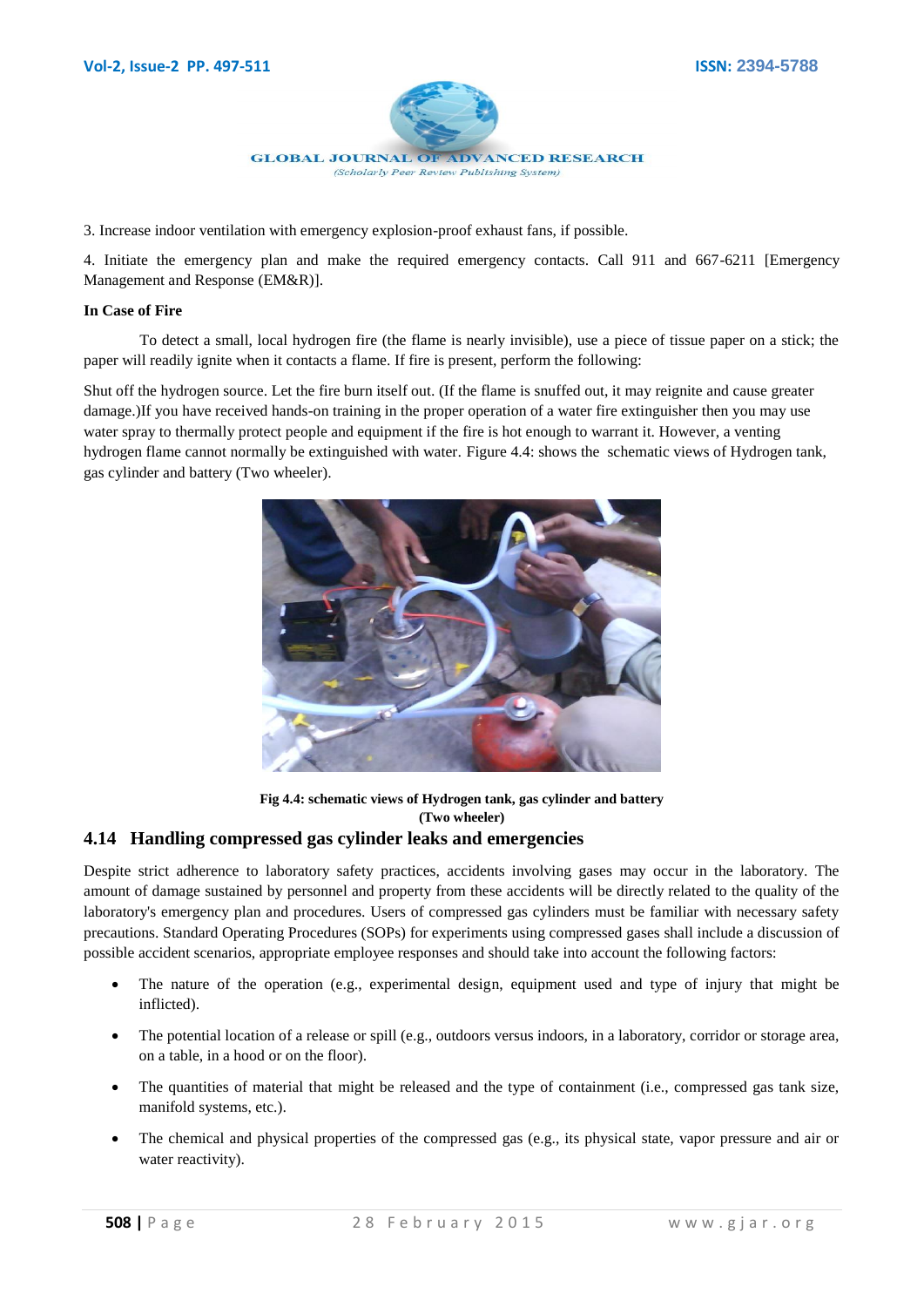

- The hazardous properties of the compressed gas (e.g., its toxicity, corrosively and flammability).
- The availability and locations of emergency supplies and equipment.
- A contingency plan which identifies building evacuation routes, emergency telephone numbers, chemical containment procedures, fire extinguisher usage, etc., should be posted in the lab.

# **5. HYDROGEN FUEL FILLING**

#### **5.1 Infrastructure**

- The [hydrogen infrastructure](http://en.wikipedia.org/wiki/Hydrogen_infrastructure) consists mainly of industrial [hydrogen pipeline transport](http://en.wikipedia.org/wiki/Hydrogen_pipeline_transport) and hydrogen-equipped filling stations like those found on a [hydrogen highway.](http://en.wikipedia.org/wiki/Hydrogen_highway) [Hydrogen stations](http://en.wikipedia.org/wiki/Hydrogen_stations) which are not situated near a hydrogen pipeline can obtain supply via [hydrogen tanks,](http://en.wikipedia.org/wiki/Hydrogen_tank) [compressed hydrogen tube trailers,](http://en.wikipedia.org/wiki/Compressed_hydrogen_tube_trailer) [liquid hydrogen tank trucks](http://en.wikipedia.org/wiki/Liquid_hydrogen_tank_truck) or dedicated onsite production.
- Hydrogen use would require the alteration of industry and transport on a scale never seen before in history. For example, according to GM, 70% of the U.S. population lives near a hydrogen-generating facility but has little access to hydrogen, despite its wide availability for commercial use. The distribution of hydrogen fuel for vehicles throughout the U.S. would require new hydrogen stations costing, by some estimates, 20 billion dollars. and 4.6 billion in the EU. Other estimates place the cost as high as half trillion dollars in the United States alone.
- The [California Hydrogen Highway](http://en.wikipedia.org/wiki/California_Hydrogen_Highway) is an initiative to build a series of [hydrogen refueling stations](http://en.wikipedia.org/wiki/Hydrogen_station) along that state. These stations are used to refue[l hydrogen vehicles](http://en.wikipedia.org/wiki/Hydrogen_vehicles) such as fuel cell vehicles and hydrogen combustion vehicles. As of March 2011, the California Fuel Cell Partnership showed 20 stations in operation, with eight more planned. These are located mostly in and around Los Angeles, with a few in the Bay area [South Carolina](http://en.wikipedia.org/wiki/South_Carolina) also has a hydrogen freeway project, and the first two hydrogen fueling stations opened in 2009 in Aiken and Columbia, South Carolina. According to the [South Carolina Hydrogen & Fuel Cell Alliance,](http://en.wikipedia.org/wiki/South_Carolina_Hydrogen_&_Fuel_Cell_Alliance) the Columbia station has a current capacity of 120 kg a day, with future plans to develop on-site hydrogen production from electrolysis and reformation. The Aiken station has a current capacity of 80 kg. There are several funding projects for Hydrogen fuel cell research and infrastructure in South Carolina. The [University of South Carolina,](http://en.wikipedia.org/wiki/University_of_South_Carolina) a founding member of the [South Carolina Hydrogen & Fuel Cell Alliance,](http://en.wikipedia.org/wiki/South_Carolina_Hydrogen_&_Fuel_Cell_Alliance) received 12.5 million dollars from the [Department of Energy](http://en.wikipedia.org/wiki/United_States_Department_of_Energy) for its Future Fuels Program.

#### **6. RESULTS AND DISCUSSION**

- Compressed and liquefied gases are routinely used in laboratory and various other operations at ISU. This Gas Cylinder Safety Guideline applies to all ISU employees who use or otherwise handle compressed or liquefied gases or systems that use compressed or liquefied gases. It is the intent of this guideline to provide information on the safe usage of compressed and liquefied gases at ISU and afford employee protection from potential health and physical hazards associated with gas and cylinder usage. ISU promotes the safe use of gases by offering training and information on the proper storage, handling, usage and disposal of gases and gas cylinders.
- With the increase in CNG vehicles regionally across India have paved the way towards alternative fuel technologies. Use of HCNG in CNG vehicle is quite attractive Sequential injection of CNG makes HCNG as attractive and safer for higher blends
- *'r* Compressibility factor and the storage pressure play a major role in determining the range of vehicle. The reduction in volumetric energy density of HCNG (20% H2 in CNG) against CNG which leads to a reduction in vehicle range to the tune of *25.7%* which is significant. Increasing the storage cylinder pressure from 200 bars to 3&0 bar will improve the HCNG fueled vehicle range closer to CMG for the same tank size. Increasing pressure has the issues associated with it, and needs to be further studied.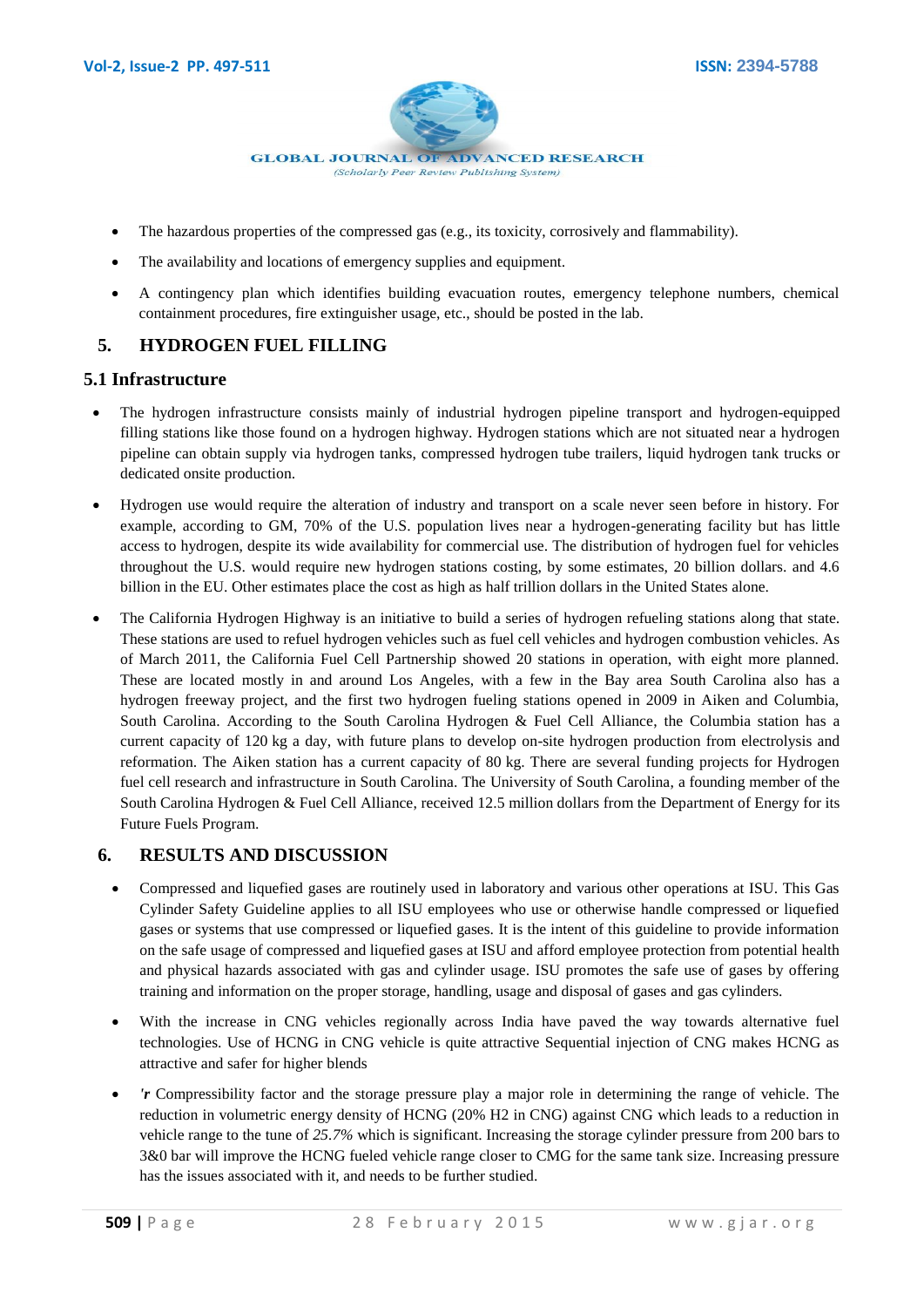

# **7. CONCLUSION**

- A significant improvement in total vehicle efficiency through an advanced hydrogen ICE design will impact on the volume of H2ICE powered vehicles in operation in a future hydrogen economy. The development of a suitable IC engine design specifically for hydrogen fuel is yet to be undertaken and the potential to achieve a viable, long term outcome is therefore unknown. The lower thermal efficiency of even the ideal hydrogen IC engine as compared to current fuel cell technologies must be weighed against the full life cycle cost from manufacture to disposal of the H2ICE.
- The hydrogen internal combustion engine has a long way to go and converting current four-stroke automotive engines to operate on hydrogen will not provide us with a benchmark that gives an indication of the full potential of the hydrogen ICE. The important decision is to invest R&D dollars into a design which has an inherent capability of meeting the target requirements. The bright side is that it could be relatively inexpensive to explore and the result can be better than is currently anticipated. Table 7.1 shows the comparison of hydrogen characteristics.

| Characteristic                                              |           | Hydrogen Natural Gas | Gasoline    |
|-------------------------------------------------------------|-----------|----------------------|-------------|
| Lower heating value $kJ/g$                                  | 120       | 50                   | 44.5        |
| Self-ignition temperature $({}^{\circ}C)$                   | 585       | 540                  | 228-501     |
| Flame temperature $(^{\circ}C)$                             | 2,045     | 1,875                | 2,200       |
| Flammability limits in air (vol%)                           | $4 - 75$  | $5.3 - 15$           | $1.0 - 7.6$ |
| Minimum ignition energy in air (uJ)                         | 20        | 290                  | 240         |
| Detonability limits in air (vol%)                           | $18 - 59$ | $6.3 - 13.5$         | $1.1 - 3.3$ |
| Theoretical explosive energy (kg TNT/m3 gas)                | 2.02      | 7.03                 | 44.22       |
| Diffusion coefficient in air $\langle \text{cm2/s} \rangle$ | .61       | .16                  | .05         |
|                                                             |           |                      |             |

#### **Table 7.1:Comparison of Hydrogen Characteristics**

The physical characteristics of hydrogen make operation of a hydrogen fueled internal combustion spark ignition engine considerably differs from conventional gasoline fueled engines. The flame speed of hydrogen, while the progression of the flame front is very similar to that of gasoline, dramatically affects the ignition timing. The ignition timing may be retarded considerably from gasoline engine timing. The exact ignition timing maps must be produced and tuned during actual engine operation. The physical characteristics of hydrogen can have a disadvantage when using hydrogen as a fuel. Equivalence ratio can have a dramatic effect on pre-ignition. Despite hydrogen's high equivalent octane rating its wide flammability limits cause many problems with premature ignition. Reducing hotspots in the combustion chamber and better control algorithms may overcome these disadvantages and enhance the performance of a hydrogen fueled engine.

#### **8. REFERENCES**

[1] .Dempsey, J. "Module 9: Acts, Codes, Regulations and Guidelines." Energy Technology Training Center

College of the Desert, 2001.

- [2] .Greenhalgh, D.A.; Haq, M.Z.; Lockett, R.D.; Sheppard, C.G.W.; Wooley, R. "Wrinkling and Curvature of Laminar and Turbulent Premixed Flames." Combustion and Flame. 2002, pp. 131, 1-15.
- [3]. Heywood, John B. Internal Combustion Engine Fundamentals. McGraw Hill,1988.
- [4]. Eickhoff, H. "Analysis of Turbulent Burning Velocity." Combustion and Flame, 2002, pp. 128, 347-350.
- [5]. Keller, J.; Lutz, A. Hydrogen Fueled Engines in Hybrid Vehicles. SAE, 2001.